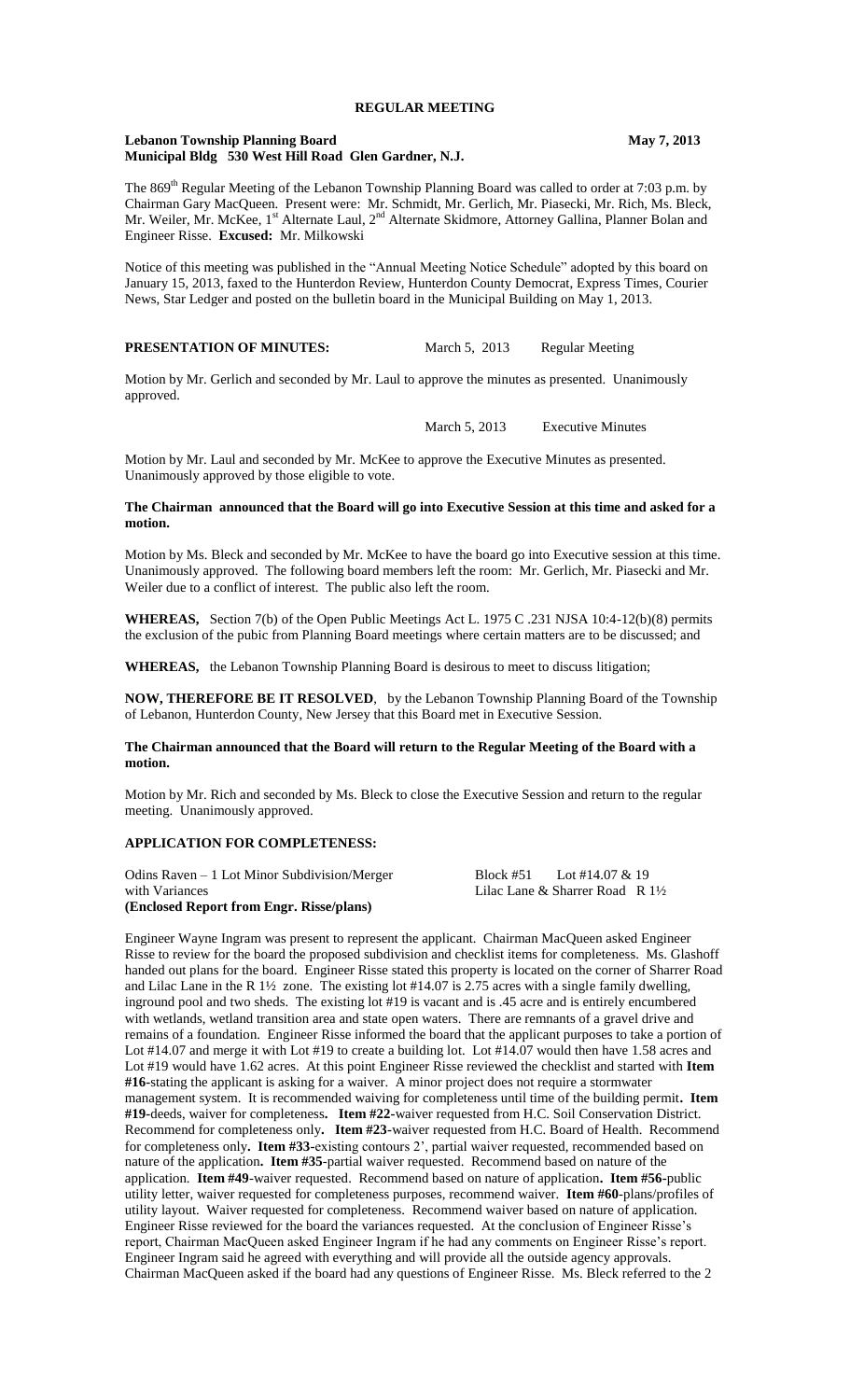variances. Engineer Risse said one variance is for the setback for the inground pool and the other is for the lot width. Since the one lot is a corner lot it has to meet the front yard setback for both of 50' each. The lot sits on the corner of Lilac and Sharrer Road. There are two front yards and one rear yard for the 50' setback requirement and one side yard. It was noted that the frontage on Lilac meets the lot width but the frontage on Sharrer does not and this why the second variance is needed. Chairman MacQueen asked if the board had any additional questions. There were none. Engineer Risse said the board can grant the waivers and deem the application complete. Attorney Gallina noted that if anything comes up during the public hearing regarding the waivers, the applicant will need to address any of those issues. Chairman MacQueen asked for a motion at this time. Motion by Mr. Rich and seconded by Mr. Piasecki to deemed the application complete granting the waivers and set a public hearing date.

| <b>ROLL CALL</b> | Yes: Mr. Laul | Mr. MacOueen | <b>Absent:</b> Mr. Milkowski |
|------------------|---------------|--------------|------------------------------|
|                  | Mr. Schmidt   | Ms. Bleck    | <b>Abstain:</b> Mr. Skidmore |
|                  | Mr. Gerlich   | Mr. Weiler   |                              |
|                  | Mr. Piasecki  | Mr. McKee    |                              |
|                  | Mr. Rich      |              |                              |

Ms. Glashoff offered the June 4, 2013 date for the public hearing at 7:00 p.m. Everyone agreed to the date. Attorney Gallina announced the date to the public.

## **INFORMAL:**

| Susannah Lanka  | Block #49   | Lot $#21$ |
|-----------------|-------------|-----------|
| 712 Cannon Road | Cannon Road | R 1.5     |

### **Discussion on having a Home Occupation for a Beauty Salon**

Ms. Lanka made a presentation to the board. Ms. Lank stated she is a licensed beautician for 20 years and has lived on Cannon Road for 10 years. Ms. Lanka said she would like to have a beauty salon in her home and would designate an area in the house for the business. She would only be working by appointment. Appointments would average from ½ hour to 3 hours depending on what the client was having done. Ms. Lanka said she would like to have 1 employee as an assistant and would like to have her hours 9-9 and work between 35-40 hours per week. Ms. Lanka informed the board that she has a special needs child and would like to be able to work from home. There would be only 1 delivery per week. There would be no commercial vehicles coming to the property. The products she uses are safe for a residential septic system. There are no biohazard materials being used. Ms. Lanka said the State requires fire door and a separate entrance. Because of the requirements by the State, she will need to modify her home in order to have the business. There will be no crossover from the private portion of the house. Ms. Lanka informed the board that said she had her own beauty salon in the Clinton area, so she is well a where of the regulations that are required by the State.

The only thing that the neighbors will see is a separate parking area. Ms. Lanka noted on her survey where she would like the parking for her customers which will be on the other side of the house. Ms. Lanka stated she is in the process of getting County Board of Health approval. At the conclusion of Ms. Lanka's presentation, Chairman MacQueen asked if; the board had any questions. Mr. Schmidt asked Planner Bolan about the parking. Planner Bolan said there is more than enough. Planner Bolan referred to the application to the Zoning Officer and asked Ms. Lanka what happened with her application. Ms. Lanka said after the last person came before the board for a Home Occupation, the ordinance was changed. Mr. Flemming didn't know if this would be just a zoning permit or a site plan. Mr. Flemming and Ms. Glashoff suggested that she come before the Planning Board for an informal. Planner Bolan referred to Section 400- 10.E of the ordinance. Chairman MacQueen asked if this had to do with parking. Planner Bolan said yes. Chairman MacQueen asked Planner Bolan if Ms. Lanka needs to file a site plan for her Home Occupation. Planner Bolan said no. Attorney Gallina said as long as she meets the criteria of the Home Occupation Ordinance and reviewed the criteria at this time. Attorney Gallina said meeting the criteria of Section 400- 10E.1 the Zoning Officer can sign off on the application. Attorney Gallina said he agrees with Planner Bolan. Engineer Risse said he also agrees. At this point, the Home Occupation Ordinance was discussed at length. The board noted that the purpose of the amended ordinance was to make changes to streamline the ordinance and make it easier for someone to have a Home Occupation. Planner Bolan stated the applicant meets the criteria of section 400-10.E.1 and before the ordinance was changed it had some grey areas. Chairman MacQueen asked if Ms. Lanka needs to file an application with the Highlands. Planner Bolan said no. Ms. Lanka thanked the board for their input.

The board discussed sending a memo to the Zoning Officer letting him know what has transpired here this evening. It was decided to have Ms. Glashoff send a Memo to Mr. Flemming informing him that Ms. Lanka meets the criteria of Section 400-10.E of the ordinance.

Ms. Glashoff informed the board that she had an application that the Zoning Officer signed off on for a Home Occupation and the ordinance stipulates that the Zoning Officer is to inform the board when he signs off. Ms. Glashoff reviewed the application for the board.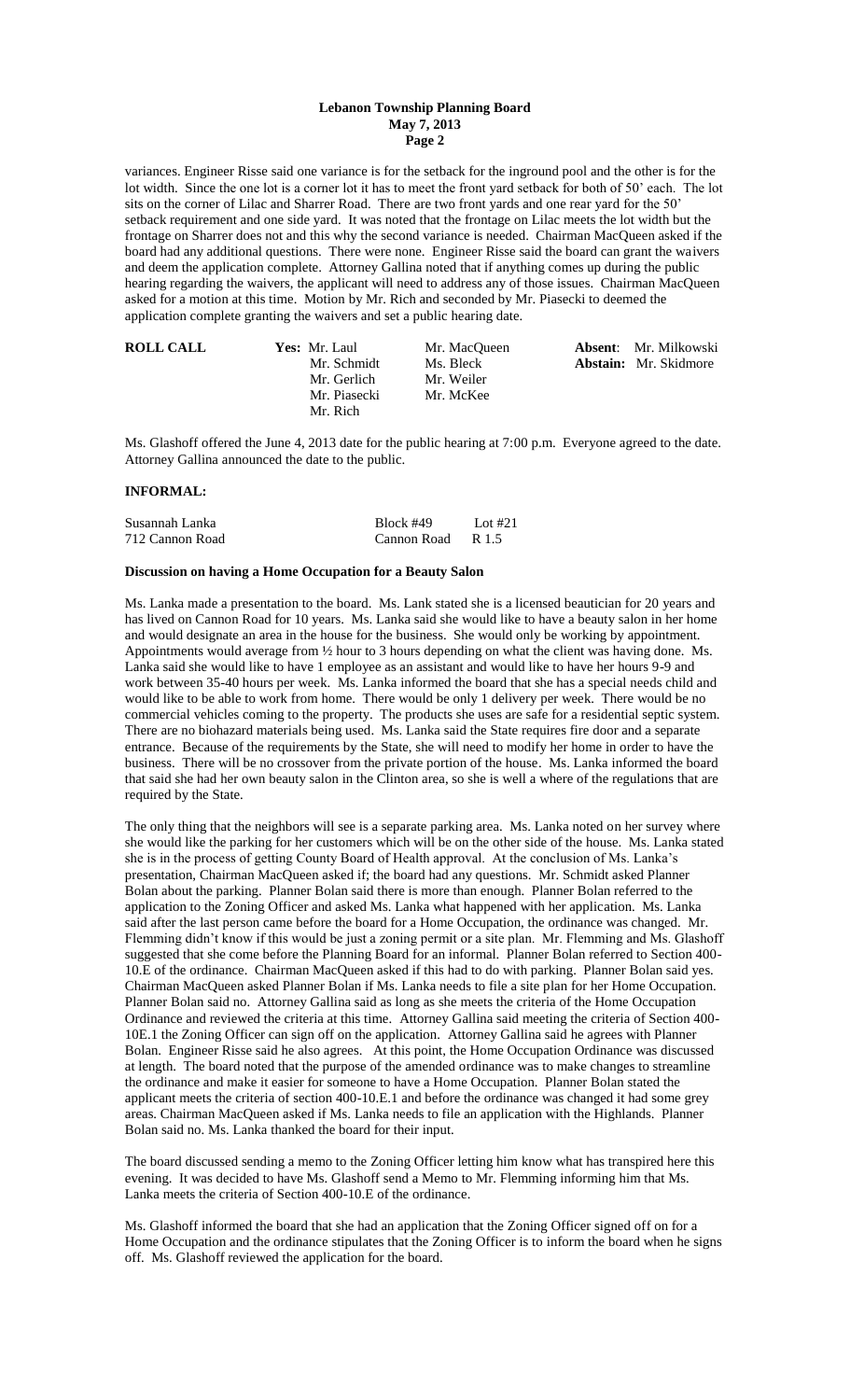### **ITEMS FOR DISCUSSION:**

### **a. Memo from T.C. re: Memo from Zoning Officer/Memo from Atty Gallina/Article from Zoning Practice on Urban Livestock Ordinance to regulate Backyard Animal Husbandry.**

Chairman MacQueen asked Planner Bolan to fill the board in on what has transpired. Planner Bolan said the applicant had been denied by the Zoning Officer to have a small building to house a horse on their property. The ordinance states that a building housing farm animals has to be 100' off all property lines or 200' for the nearest residence. The property consists of 1.5 acres in the R1.5 zone. The Zoning Officer informed the applicant that since they can't meet the 100' set back requirement they would need to go to the Zoning Board. The applicant wanted to place the building 25' off the rear yard property line. When Attorney Gallina reviewed the application noted in his letter that since the property was less than 5 acres, the applicant only had to meet the normal setback requirements. The 100' setback only applies to property 5 acres or greater and a farm has to be 5 acres or greater. Planner Bolan said the applicant was denied for the wrong reason. The applicant only should have been denied for infringing on the rear yard setback. If the applicant had been told that they only had to meet the 50' rear yard setback the chances are they would not have been before the board.

At the time the applicant came before the board, the board looked at the definition of accessory uses. Accessory Uses says it has to be subordinate too and customarily incidental to the existing dwelling. The board was not ruling on anything but the sense was a horse on a 1.5 acre lot was not customarily incidental to the dwelling. There was never any action by the Board of Adjustment. The application was withdrawn. Attorney Gallina said Planner Bolan summarized it correctly. Chairman MacQueen asked Mr. McKee why this was before the board. Mr. McKee said it was at the recommendation of the Township Attorney because of the position of the Zoning Officer and the position of the Board of Adjustment. The Township Committee wanted it back here for a determination on what to do. There seems to be two positions that are conflicting, the Zoning Officer and the Board of Adjustment. The Township Committee wants to know what direction to go. Mr. McKee said this has been allowed to happen quite often in the Township. The position by the Committee is that it should be allowed. Mr. McKee said this Township has always promoted agriculture. It is at the Planning Board now for discussion. Chairman MacQueen said it sounds like from what Planner Bolan and Mr. McKee that it should be a zoning issue with the Zoning Officer on what should have been done correctly. Attorney Gallina said the Zoning Officer had his own view on things. During the discussion, Mr. Schmidt asked what happened to the point system for animals. Planner Bolan said he thought you could still get those recommendations from the Cooperative Extension Service or through the County Agent. Planner Bolan said he dealt with this in Clinton Township. He said it was so burdensome to apply. So they didn't apply it. Mr. Schmidt didn't understand why it couldn't be applied. Planner Bolan asked who is going to enforce it. Mr. Skidmore said he was confused. He did some research on this. In reviewing the chart on farms, they are permitted in the RC, R5, R3 and R 1½ zones, but not in the R15. Attorney Gallina said if you have 5 acres in the R 1½ zone then you can have a farm use. Ms. Glashoff said at the Board of Adjustment meeting they told the applicant to go back to the Zoning Officer and to show the building within the building envelope and get it approved. The applicant did and the Zoning Officer still denied it. At this point Chairman MacQueen asked Planner Bolan about sending a memo to the Township Committee. Planner Bolan said it is up to the Planning Board and that the ordinance is clear. The board continued discussing this issue at length.

Chairman MacQueen asked each board member for their opinion. Mr. Laul noted that he has a Llama on 1.5 acres, Mr. Schmidt & Mr. Gerlich said the ordinance stands, Mr. Piasecki said we should look into possible amendments. Mr. Rich said to leave the ordinance as is, Ms. Bleck agreed. Mr. Skidmore reminded the board that there are a lot of people in the Township with animals on less then 5 acres. Mr. McKee said with prior practices where do we stand now? We allowed animals on less then 5 acres and now we are saying we don't. Mr. McKee said he has a problem with it. Chairman MacQueen said this should go back to the Township Committee and they should tell the Zoning Officer what to do. During further discussion, Mr. Piasecki said that we are stuck on 5 acres. When there are so many places in the Township where people have less then five acres, they have animals and everyone knows it and it is perfectly suited. Mr. Piasecki said 5 acres doesn't fit every situation. There are so many places in this Township were people have less then five acres and they have animals. The ordinance should be reconsidered. If you have the Zoning Officer going around and enforcing this ordinance there will be some real problems. Mr. Piasecki said his recommendation is to work on the ordinance.

### **b. Revisions to COAH Ord. re: development fees/discuss amount on additions**

Planner Bolan said he did an ordinance which 1, was to increase the percent amount from 1% to 1.5%. The other was because of problems it was suggested to drop the amount on additions from 50,000.00 down to 10,000.00. The Tax Assessor brought to our attention two problems where money wasn't collected on new dwelling units. One the owner put an addition on an existing dwelling unit, then torn down the existing dwelling unit then the addition turned into a house which was 4.5 times larger then the original house and didn't have to pay a development fee. The Tax Assessor gave some good language to use in the ordinance. There was an amendment back in 2006 which addressed additions. Planner Bolan said he was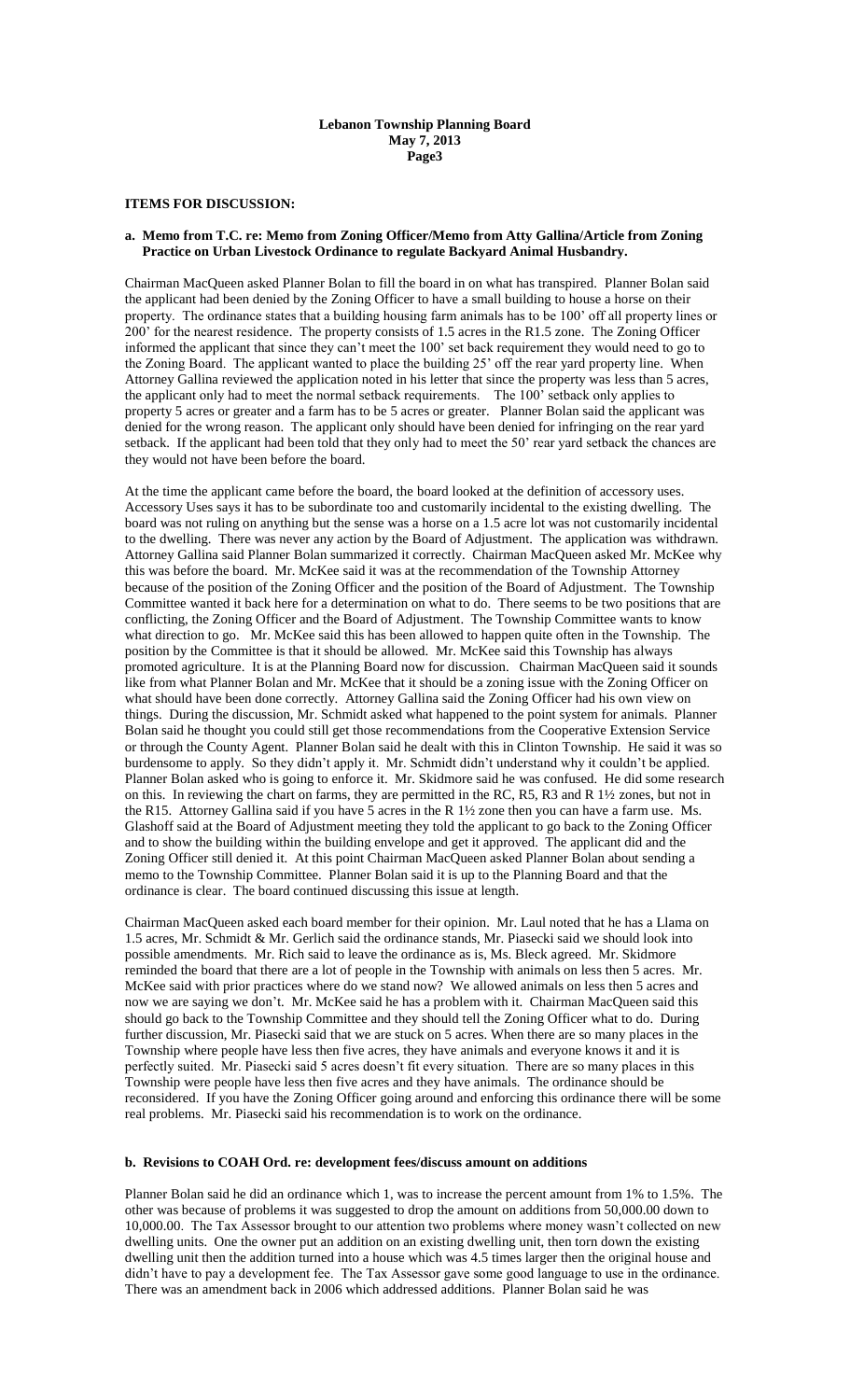not involved with that amendment. It was handled by the Township Attorney. It did not provide any of the language as to what is an addition. This is being addressed now in this ordinance. Back when the ordinance was put into place, the threshold on additions was \$50,000.00. When the sub-committee was discussing the additions felt the amount was too high and should be lowered. It was lowered to \$10,000.00 which Planner Bolan said it was too low. Mr. McKee referred to basements and creating living space and it was decided that shouldn't be included. Mr. McKee said we need checks and balances and Ms. Glashoff is working on that so we don't have things falling thru the cracks. One thing that triggered this was someone was putting a breezeway and addition. Then the breezeway and original house were demolished and what was left was a brand new house with no development fee being paid. This was the main thing that triggered amending the ordinance. Mr. McKee said the days of major development is no longer happening. In the discussion at the Township level, the Committee was torn about it, this is why this ordinance is back here at the Planning Board. The board continued to discuss this issue. Ms. Glashoff informed the board that she had gone to the Township Committee to increase the amount that a person could borrow. The amount was \$15,000.00 and she asked to increase it to \$30,000.00 because once you have a person needing a loan for septic repairs the lower amount wouldn't cover it or if the person needs a loan regarding a structural problem. The Committee agreed to the increase the amount and Planner Bolan amendment the ordinance for introduction and passage. There was discussion on whether to keep these two issues separate or have it in one ordinance amendment. At the conclusion of the board's discussion, Planner Bolan said he will make the changes and send it to Ms. Glashoff to forward to Mr. McKee for the Township Committee.

### **c. Highlands Exemption Certification Program – Planner Boland & Engineer Risse**

Chairman MacQueen said he got a letter in the mail from the Highlands Council regarding a Highlands Area Delegated Exemption Certification Program. Chairman MacQueen said he asked Planner Bolan and Engineer Risse to attend the training session. Chairman MacQueen asked Planner Bolan & Engineer Risse to fill the board in onwhat this program is all about. Engineer Risse explained to the board the exemption program offered by the Highlands Council. They are looking to delegate certain exemptions from the Highlands at the local level. In order to qualify for the program a municipality has to have an approved petition for Plan Conformance. They are looking to have the municipalities take care of the residential ones and the easy commercial exemptions. The more complex ones would be handled by the Highlands Council. The purpose is to get people certified in order to handle the exemptions. We will need to adopt an ordinance and send it to the Township Committee for approval. Mr. Schmidt asked how many exemptions are there. Engineer Risse said he thought about 13. Applications for exemptions were sent down to the DEP for review and approval. Engineer Risse said by doing this they can delegate to the local municipalities. Ms. Bleck asked about the application fee. Planner Bolan said the municipality will set the fee for the review. Planner Bolan stated you don't get to do this unless you adopt the Highlands Land Use Ordinance. Planner Bolan said this would cover almost 90% of the applications that come from this Township for exemptions. Planner Bolan reviewed what was covered for the exemptions that would be handled by the Township. In the ordinance that the Township will adopt, it will specify who will be responsible for granting the exemptions. Planner Bolan said the program was very informative. A lot of excellent questions were asked and answered by the DEP. Planner Bolan noted the DEP does not want to continue doing this. Planner Bolan said if the designee is uncomfortable ruling on the exemption, they can send it down to the DEP. Chairman MacQueen thanked Planner Bolan and Engineer Risse for attending the program and explaining everything to the board. Planner Bolan said he contacted the Highlands regarding needing more money to complete the Land Use Ordinance. They need to know how much will be needed. This will include the Township Attorney and the Planning Board Attorney. Planner Bolan will notify each for when he lets the Highlands know so they will know how much to put in that Task. The Highlands designates monies for each task. An adjustment will then be made for that task which covers the completion of the Land Use Ordinance.

Ms. Glashoff informed the board that the vouchers she had sent to the Highlands for reimbursement, have now be paid and deposited into the Township's current account. The amount reimbursed to the Township is \$8,656.18 for the Tasks that they requested. Planner Bolan informed Chairman MacQueen that the Certification Program he and Engineer Risse attended can be charged against the Highlands Grant.

### **d. Report on COAH Board Meeting held on May 1, 2013. – Planner Bolan**

Planner Bolan said it was the first COAH Board meeting in two years and one month and it was to rubber stamp the Governor's plan to seize the development fee money that's been collected by municipalities that has been unspent up thru 2008. Planner Bolan asked Ms. Glashoff if a letter has come. Ms. Glashoff said yes it was sent to the Mayor and our unspent for that time period is zero. Planner Bolan said it is a rolling 4 years. Planner Bolan said the cut off is March, 2009 that monies collected before that would have to be spent. Planner Bolan said there is between 140 and 200 million dollars that hasn't been spent that are in development fee trust funds that haven't been spent. The board voted and it was 4-1 in favor to seize the funds. Chairman MacQueen thanked Planner Bolan for the update.